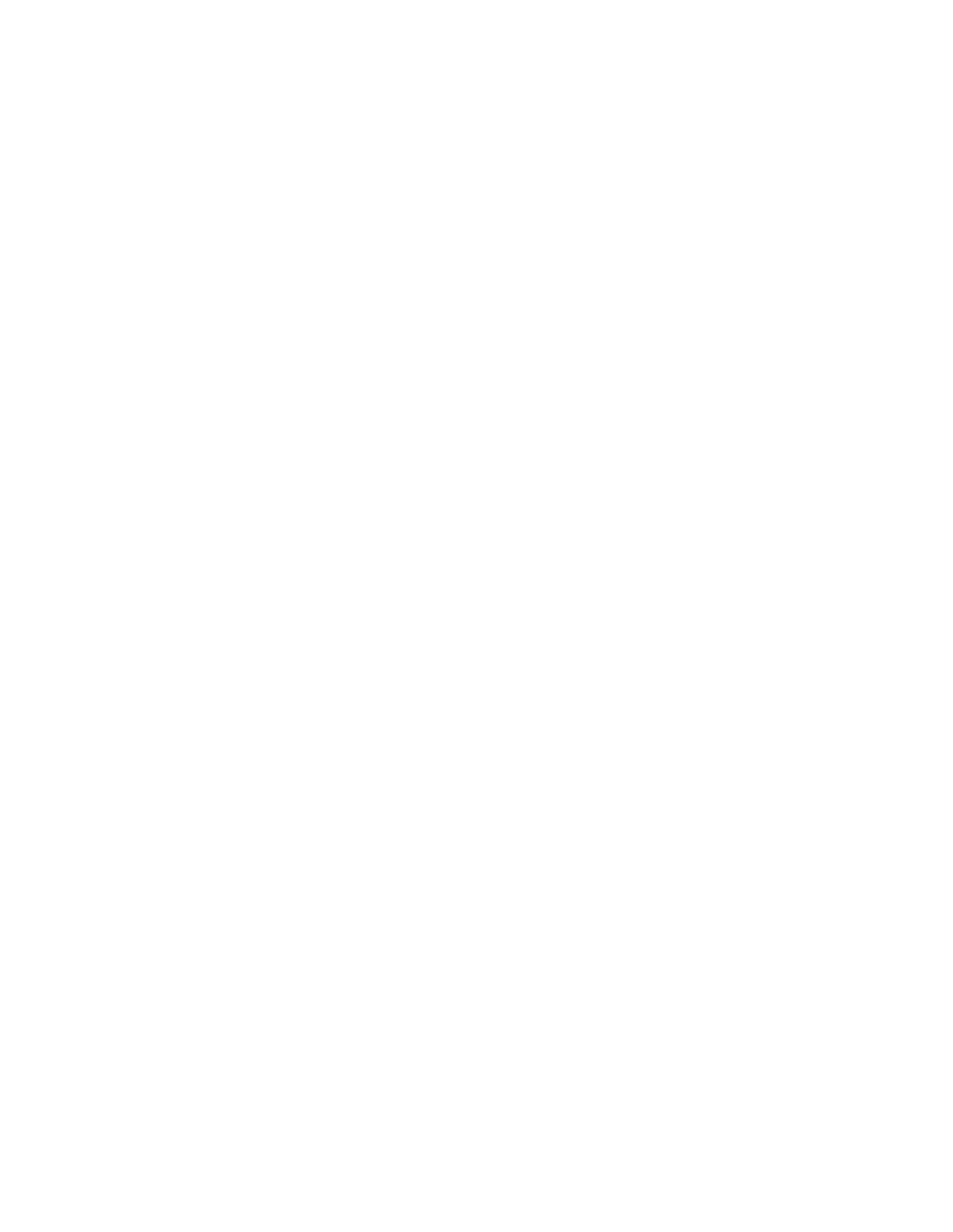#### National State Policy Database (NSPD)

*[www.rrfcnetwork.org/nspd](http://www.rrfcnetwork.org/nspd)*

Now, in one location you can search, copy and cite state and federal special education regulations in the NSPD!

- (ages 3 21) receive The Individuals with Disabilities Education Improvement Act (IDEA) is a federal law ensuring services to children with disabilities throughout the nation. Infants and toddlers with disabilities (birth – age 2) and their families receive early intervention services under IDEA Part C. Children and youth special education and related services under IDEA Part B.



**The National State Policy Database allows you to locate and download full copies or specific sections of the federal and state special education regulations**. Currently, the database contains only regulations pertaining to Part B, but the contents will be expanded in the future. With the NSPD, you can search for specific words or phrases, find your terms highlighted, and then make excerpts of the sections that you can download into a document on your computer, all in one location – **and it's free!** 

### **STATE PERSONNEL DEVELOPMENT GRANT (SPDG) INFORMATION**

The SPDG is a federal grant of \$5,000,000 for five years that will improve Connecticut's system for personnel preparation and professional development leading to systemic change. Southern Connecticut State University (SCSU) is working with paraprofessionals in four urban school districts to complete a certification program allowing them to become highly qualified special education teachers. SCSU started its first cohort with New Haven this fall and will begin its second cohort with Hartford in fall of 2007. The State Education Resource Center (SERC) is working with districts that have model programs in critical priority areas to scale up their efforts in other districts throughout the state. The Connecticut Parent Advocacy Center (CPAC) is working with school districts to improve parental involvement and foster positive relationships between families and schools. Connecticut's Birth to Three System is developing a training video and manual for service providers and families. The video and manual will help to better understand expectations and improve services for children with disabilities B-3 and their families. For more information, please contact Dana Colon at dana[.colon@ct.gov.](mailto:colon@ct.gov) 

# **STATE PERFORMANCE PLAN (SPP) INFORMATION**

Stakeholders and workgroups are reviewing local and statewide data regarding 20 indicators in the SPP. An Annual Progress Report for each district on indicators 1-14 will be released in the late fall, comparing district data against state targets. Additionally, the Department of Education will be submitting a state level Annual Performance Report to the Office of Special Education Programs (OSEP) at the U.S. Department of Education by February 1, 2007. OSEP will be reviewing Connecticut's data in relation to its targets and will be making determinations about the state's progress.

If you have not submitted your data regarding dispute resolution sessions, please do so as the deadline was September  $15<sup>th</sup>$ . You may submit your form to Gail Mangs. She can be reached at 860-713-6938 or by email at gail.mangs@ct.gov.

# **USE OF ED 634: AGREEMENT TO CHANGE AN INDIVIDUALIZED EDUCATION PROGRAM WITHOUT CONVENING A PLANNING AND PLACEMENT TEAM MEETING.**

We have received a request for guidance regarding the appropriate use of ED 634, Agreement to Change an Individualized Education Program without Convening a Planning and Placement Team Meeting. Specifically, a question has been raised as to whether a district can put IEP changes into effect after obtaining verbal agreement from the parent, but before the parent has signed the form. While the new federal regulations require an agreement between the parent and the school district to amend the IEP without a PPT, they do not require a *written* agreement. However, the comments to the regulation state, "...it would be prudent for the public agency to document the terms of the agreement in writing, in the event that questions arise at a later time."

Therefore, the Bureau of Special Education is recommending the following practice: The school district must complete the ED 634 and attach, at minimum, a Prior Written Notice, the revised pages 1 and 2 of the IEP and any other pages of the IEP that will be different as a result of the changes made. In addition, Connecticut regulation requires that parents receive Prior Written Notice at least five school days before IEP changes go into effect. Therefore, a district will be in technical compliance by mailing the ED 634 with the Prior Written Notice (and other required IEP pages) to the parent and implementing the changes only after the appropriate time period has elapsed. However, such action involves a risk if the district does not have an ED 634 signed by the parent. A signed ED 634 is the only proof a district will have that the parents did, in fact, agree to make changes to the IEP without convening a PPT. Such proof could be of critical importance to a school district in a complaint proceeding or due process hearing. If you have further questions, please contact Gail Mangs at (860) 713-6938 or Roger Frant at (860) 713-6917.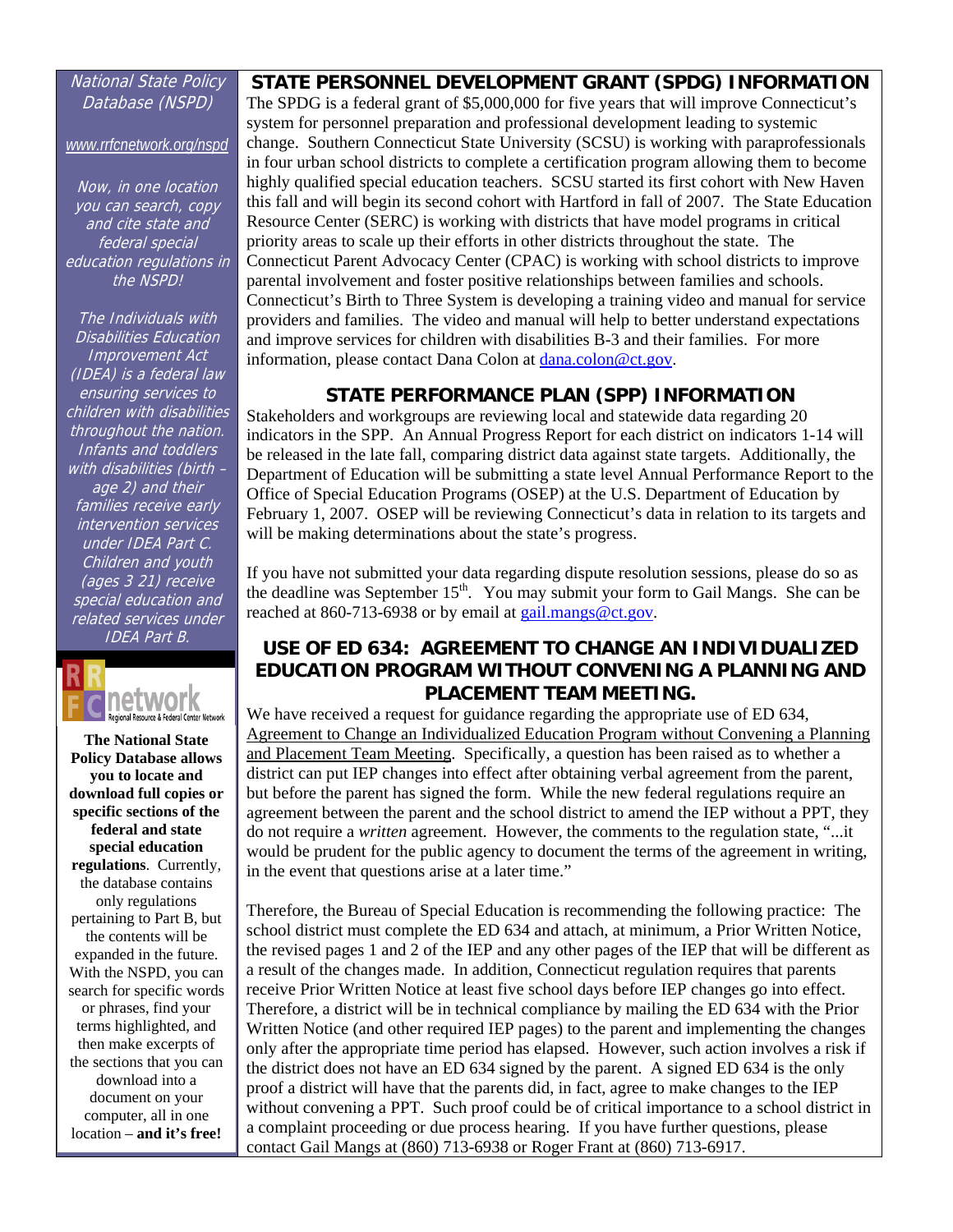Additional Resources:

Parent Training and Information center (PTI) CPAC 1-800-445-2722 (860) 739-3089 V/TDD [www.cpacinc.org](http://www.cpacinc.org/) 

For professional development and technical assistance offerings contact:

State Education Resource Center (SERC) (860) 632-1465 [www.ctserc.org](http://www.ctserc.org/) 

# **PARENTALLY PLACED PRIVATE SCHOOLS STUDENTS ACROSS STATE LINES**

<span id="page-2-0"></span>34 C.F.R. 300.131(f) states, "Each LEA in which private, including religious, elementary schools and secondary schools are located must, in carrying out the child find requirements in this section, include parentally-placed private school children who reside in a State other than the State in which the private schools that they attend are located." Under the comments to this section, (page 46591) it states, "...the LEA where the private...schools are located...also is responsible for determining and paying for the services to be provided to parentally-placed private school children with disabilities. We believe this responsibility extends to children from other States who are enrolled in a private school located in the LEA. The Act does not provide an exception for out-of-State children with disabilities attending a private school located in the LEA and, therefore, out-of-State children with disabilities must be included in the group of parentally-placed children with disabilities whose needs are considered in determining which parentally-placed private school children with disabilities will be served and the types and amounts of services to be provided.

# **LEAD POISONING IN CHILDREN AND THE IMPACT ON LEARNING/BEHAVIOR.**

Childhood lead poisoning is the most common environmental health problem that affects children in Connecticut (CDPH, 2006). Yet, it is entirely preventable. Blood lead levels as low as 10mcg/dL have been shown to affect a child's learning and behavior, and very high levels > 70 mcg/dL, can cause seizures, coma and death. Elevated blood levels impact our most vulnerable population, our children, at a time that their developing bodies are most susceptible to damage. The most common sources of lead poisoning are lead-based paint, soil and dust that have become contaminated with lead (many times carried into the home), water (lead pipes and/or lead solder used in plumbing), occupations and hobbies (painters, mechanics, bridge workers, jewelry making, ceramic making), and even some ethnic and folk remedies/medications. To assist in combating the negative results of childhood lead poisoning, a committee has been formed bringing together various State Agencies representatives (DPH, SDE, DCF, DMR, UCONN, SERC, local health agencies, private foundations and private individuals). The main objective of this committee is to assist in the education of school personnel (general education and special education teachers, speech/language pathologists, school social workers, school psychologists, guidance counselors, school nurses, principals) concerning the issue of lead poisoning and its negative impact on children's learning and behavior in the classroom. Please look for conferences and symposiums within the next year on the dangers of childhood lead poisoning. More information can be found on the Department of Public Health website [www.dph.state.ct.us.](http://www.dph.state.ct.us)

# **P.J., et al. v. State of Connecticut, et al. Current Status**

The PJ Settlement Agreement is beginning year five of this 5-year implementation process. [Attachment six](#page-14-0) contains the current status on the progress of the goals of the settlement agreement, opportunities for technical assistance and monitoring activities.

# **NATIONAL INCLUSIVE SCHOOLS WEEK™ DECEMBER 4-8, 2006**

During the week of December  $\overline{4-8}$ , 2006, Connecticut will be joining with states, schools and classrooms throughout the nation and across the world, to celebrate the *6th Annual National Inclusive Schools Week*™ with the theme of *Charting an Inclusive Journey through School, Work, and Life: Successful Transition Planning for All Students*. The sponsors, the Urban Special Education Leadership Collaborative and Education Development Center, Inc., have made available a free celebration kit that can be accessed at [www.inclusiveschools.org.](http://www.inclusiveschools.org)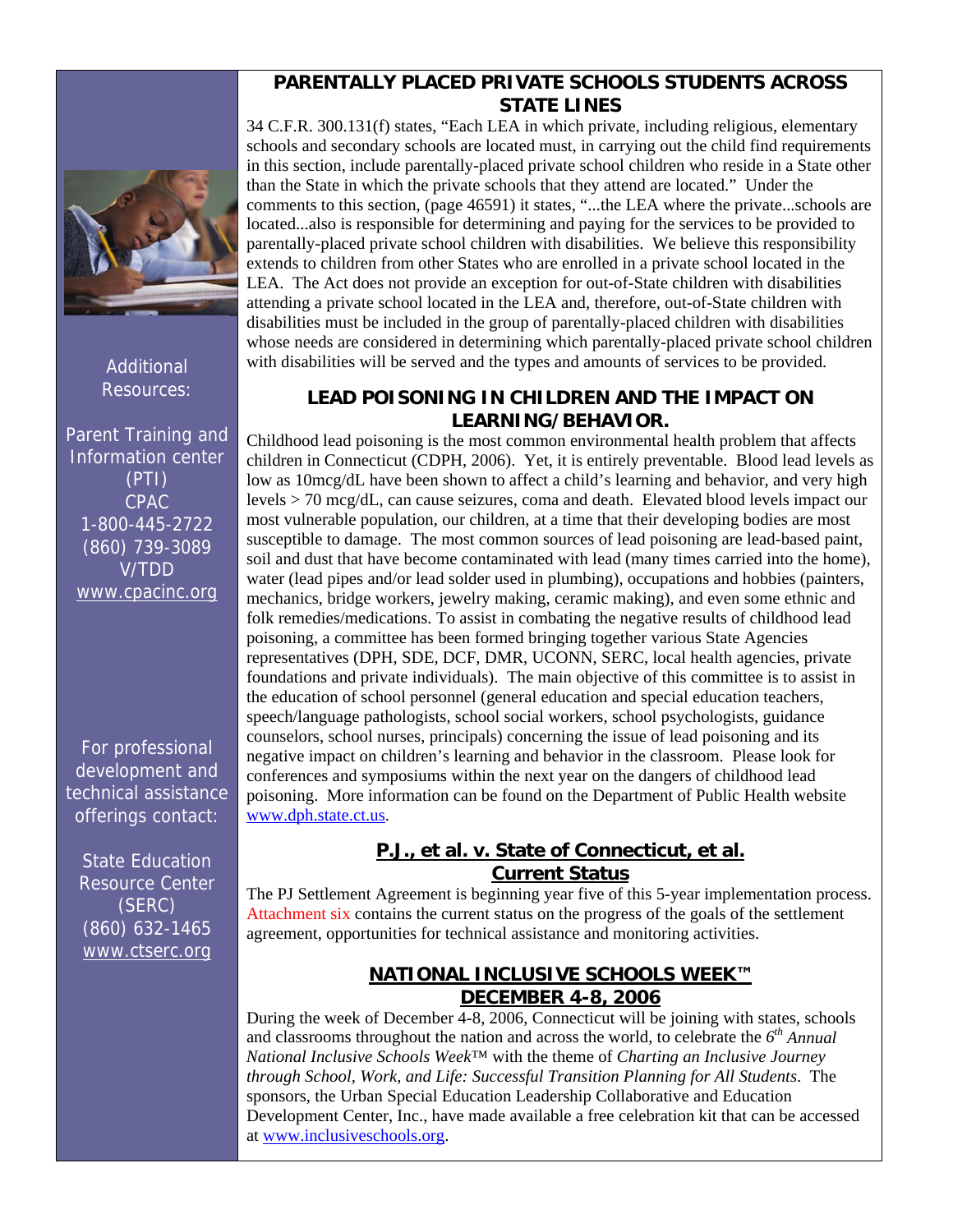<span id="page-3-0"></span>

During this week there are many events planned throughout the state**. What are you**  doing? We'd like to know and have you share this at the SERC *Expanding Horizons*  $9<sup>th</sup>$ *Annual Conference on Educating Students with Disabilities in General Education Classrooms* December 7<sup>th</sup> featuring George Sugai, Ph.D., Carole J. Neag, Endowed Chair in Special Education University of Connecticut. Dr. Sugai's keynote address *School-wide Positive Behavior Supports: Improving Schools through Academic and Behavior Supports*  will be followed by over 30 concurrent presentations from schools throughout Connecticut sharing their stories of success, ideas and practices they have implemented to become more inclusive of all students. This year we have purposely scheduled the conference to coincide with this very special week on inclusive schools. We would also like to showcase activities that your school has done in the past or plans to do for this year to celebrate National Inclusive Schools Week*™*. Please consider creating a poster session for the conference to share your activities with others. Application and other information is included in [attachment seven.](#page-18-0) For more information on *Expanding Horizons* see [www.ctserc.org.](http://www.ctserc.org) 

Additionally, given National Inclusive Schools Week's theme on transition, special recognition will be given at the conference to Charlie Dey, a Connecticut resident who was recently honored with one of five national The Purpose  $\text{Price}^{\text{TM}}$  awards for creating Start on Success. This National Organization on Disability program provides paid internships and assigns workplace mentors to predominantly minority high school students with physical, mental, and emotional disabilities in Connecticut.

Join the celebration, visit [www.inclusiveschools.org,](http://www.inclusiveschools.org) and get involved, because

"Great things happen in inclusive schools™."

# **REVISED GUIDELINES FOR THE IDENTIFICATION OF STUDENTS AS INTELLECTUALLY DISABLED**

On November 29 and  $30<sup>th</sup>$ , there will be a workshop on the revised guidelines for the identification of students as intellectually disabled. [Attachment eight c](#page-20-0)ontains information about the upcoming informational sessions. Registration for the event from SERC will be forthcoming.

# **NINTH ANNUAL YOUTH LEADERSHIP FORUM FOR STUDENTS WITH DISABILITIES (YLF 2007)**

YLF 2007 will be held from July 23 - July 26, 2007 at the University of Connecticut in Storrs. Forty high school sophomores and juniors with disabilities, who represent the state in terms of geographic region, gender, ethnic background and disability, will be selected to attend the forum. The goal of YLF is to offer high school students with disabilities in Connecticut an educational and motivational forum where they can explore and develop their leadership potential in an atmosphere of support and encouragement. See [attachment nine f](#page-21-0)or the complete student application. Please forward this application to appropriate staff at your high school(s).

# **Connecticut State Department of Education**  Bureau of Special

Education 165 Capitol Avenue Hartford, CT 06106 Phone: 860-713-6910 Fax: 860-713-7051

# **Mailing address:**

P.O. Box 2219, RM 369 Hartford, CT 06145- 2219

Visit us on the web at: [www.state.ct.us/sde](http://www.state.ct.us/sde)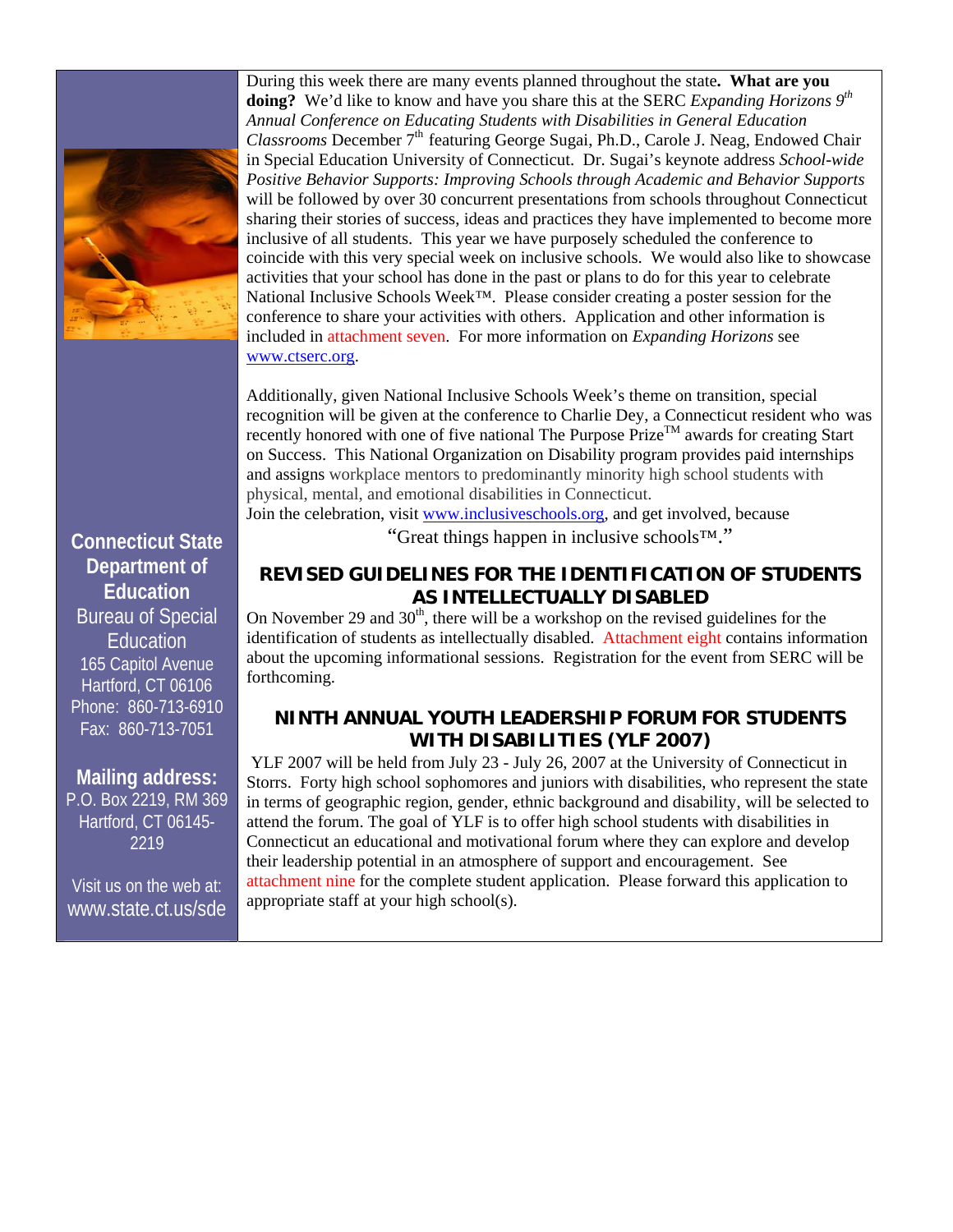### **Transition Services for Students with Disabilities: Promising Practices**

Under Connecticut's State Performance Plan, the Bureau of Special Education is required to collect data from districts regarding the quality of transition planning for students aged 16 and above with an IEP that includes coordinated, measurable, annual IEP goals and transition services that will reasonably enable a student to meet his/her postsecondary goals. To this end, we would like to begin to explore how districts are providing transition services to students with disabilities in two settings: 1) within the high school program and 2) off-site in college, training and/or community settings.

Districts specifying transition services that are off-site will be asked to complete a more detailed description that will be included in an updated version of our publication*: Transition Services in College, University or Community-Based Settings for Students with Disabilities*. Such services, typically involve students, ages 18-21 who are preparing for entry into the workforce, training, postsecondary education, independent living and/or accessing resources in their communities.

Please have the person(s) most directly responsible for transition planning at the secondary level complete the enclosed form that requests information regarding the types of services that are implemented to address the transition needs of students receiving special education services. Please do NOT include those services available ONLY to general education students or Section 504 students. However, some services/programs may include BOTH general and special education students.

\* \* \* \* \* \* \* \* \* \* \* \* \* \* \*

If you checked any of the boxes in Question #2 – indicating that you are providing transition services in an off-site location **AND** you would like a more detailed description of your services to appear in the Bureau publication: *Transition Services in College, University or Community-Based Settings for Students with Disabilities*, please provide a contact person who will be responsible for completing the Transition Services Profile that will be sent out via email later this month:

| Email: The contract of the contract of the contract of the contract of the contract of the contract of the contract of the contract of the contract of the contract of the contract of the contract of the contract of the con |
|--------------------------------------------------------------------------------------------------------------------------------------------------------------------------------------------------------------------------------|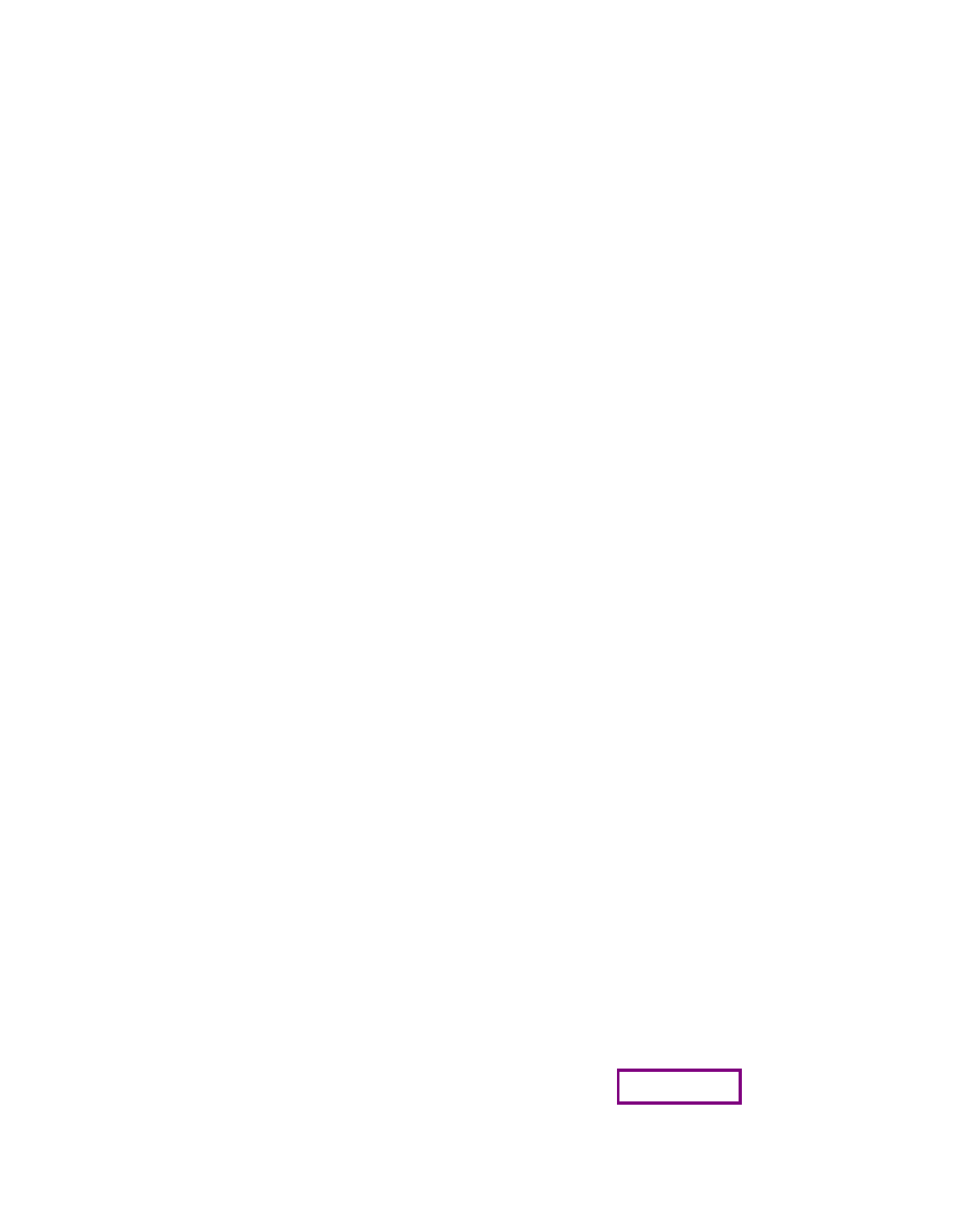

**STATE OF CONNECTICUT**  *STATE DEPARTMENT OF EDUCATION* 



TO: Directors of Special Education

FROM: Nancy M. Cappello, Ph.D. Interim Bureau Chief Bureau of Special Education CT State Department of Education

DATE: October 12, 2006

SUBJECT: Transition Planning for Youth with Special Health Care Needs

During the past year, the Department of Health (DPH) and the University of Connecticut's A.J. Pappanikou Center on Developmental Disabilities have collaborated to improve care coordination and case management for the population of children and youth with special health care needs (CYSHCN). DPH has developed a statewide system for integrating care coordination services at the community-based level through development of Regional Medical Home Support Centers (RMHSC). There are five RMHSCs located throughout CT in Stamford, New Haven, Norwich/Old Lyme, Hartford, and Waterbury.

In its current ten-year action plan for the US Department of Health and Human Services, DPH must meet six outcome measures, one of which involves transition: **#6 – "All youth with special health care needs will receive the services necessary to make transitions to all aspects of adult life, including adult health care, work and independence."** DPH is particularly concerned about transition-age YSHCN (ages 14-21) since there are significant un-met needs for this population.

To help facilitate the successful completion of this outcome measure, DPH and UCONN's Pappanikou Center have scheduled **interagency collaboration meetings that will meet regularly in the five RMHSC service regions**. These meetings will include stakeholders, providers, families and others who can support the care coordinators, youth with special health care needs and their families to successfully transition YSHCN to all aspects of adult life. The State Department of Education (SDE) has worked with DPH regarding the needs of this population for several years. With an increased emphasis on transition, SDE would encourage local districts serving this population who might be either special education or 504 students to actively collaborate with other providers in their region to meet the needs of YSHCN.

Dr. Patricia Anderson, the State Transition Coordinator for the State Department of Education, attended the initial regional meeting that was held in the Eastern Region (Norwich) last spring to help identify the most appropriate district personnel to invite to future meetings. Since the primary purpose of these collaborations is to share information and available referrals, Directors of Special Education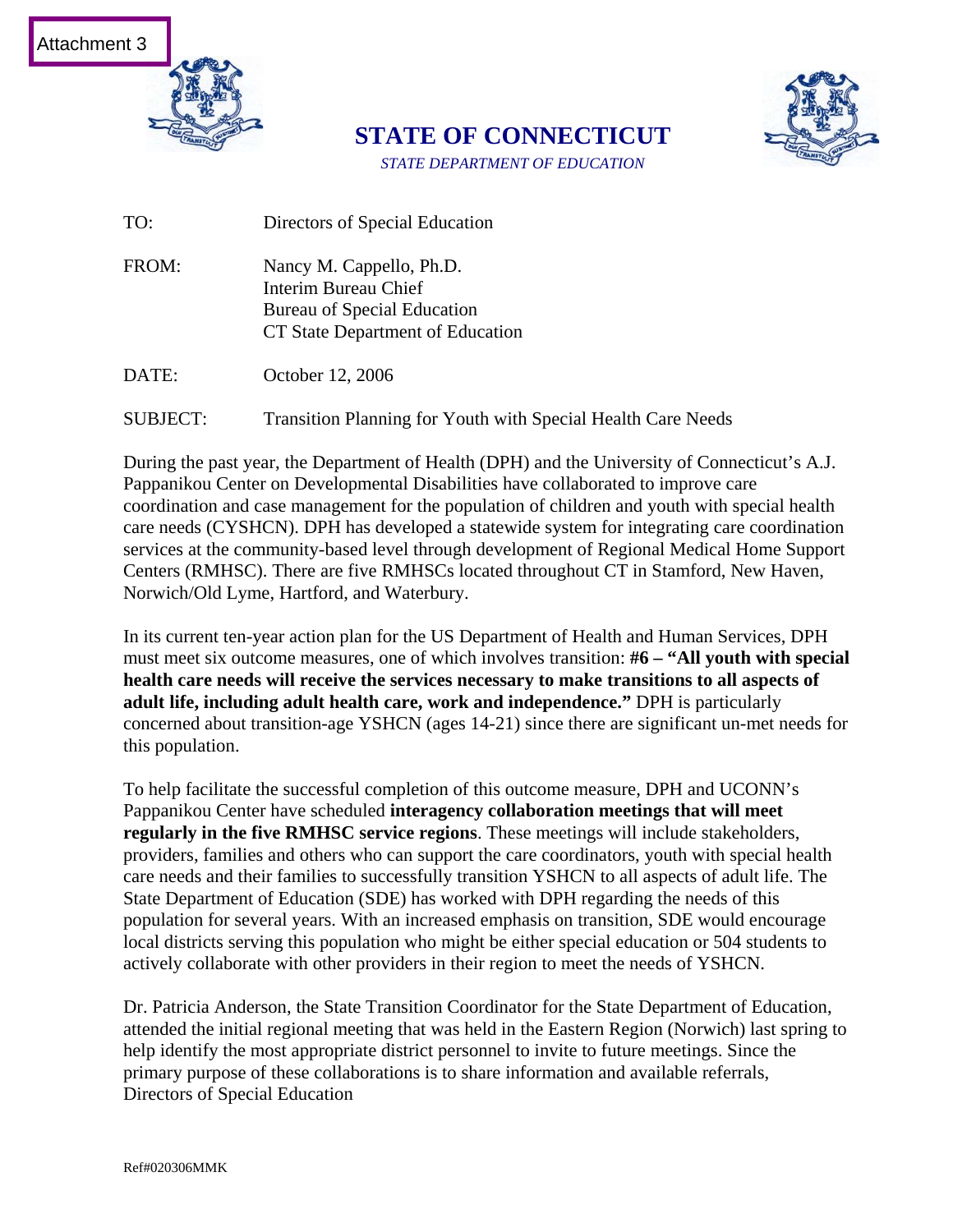October 2, 2006 Page two

**SDE would encourage local districts who are currently serving YSHCN to identify the most appropriate person to be a liaison to the regional group**. It might be a transition coordinator, the school nurse, the Special Education Director, or a related service provider. If interested, please forward a name and contact information to the Contact Person listed for the RMSHC in your area. You will be added to the regional dissemination list that will provide you with meeting dates for the 2006-07 academic year.

At each Regional Networking meeting, participants are able to bring in case studies to discuss in order to obtain additional information and referrals. There might even be a time set aside for the parents and child being discussed to attend. For example, parents may learn how to obtain respite care or access other support networks for children with severe medical needs. Parents who are having difficulty balancing the medical, educational, and physical needs of their child, might be able to take advantage of the services offered through the RMSHC or other supports provided by those attending the Networking meeting.

If you have questions about meeting the transition needs of youth with special health care needs or the Regional Networks, please call Patricia Anderson at 860-713-6923 or email: [patricia.anderson@ct.gov](mailto:patricia.anderson@ct.gov).

PLA: pla **Enclosures** 

cc: George Dowaliby, Interim Associate Commissioner

[Back to Blog](#page-0-0)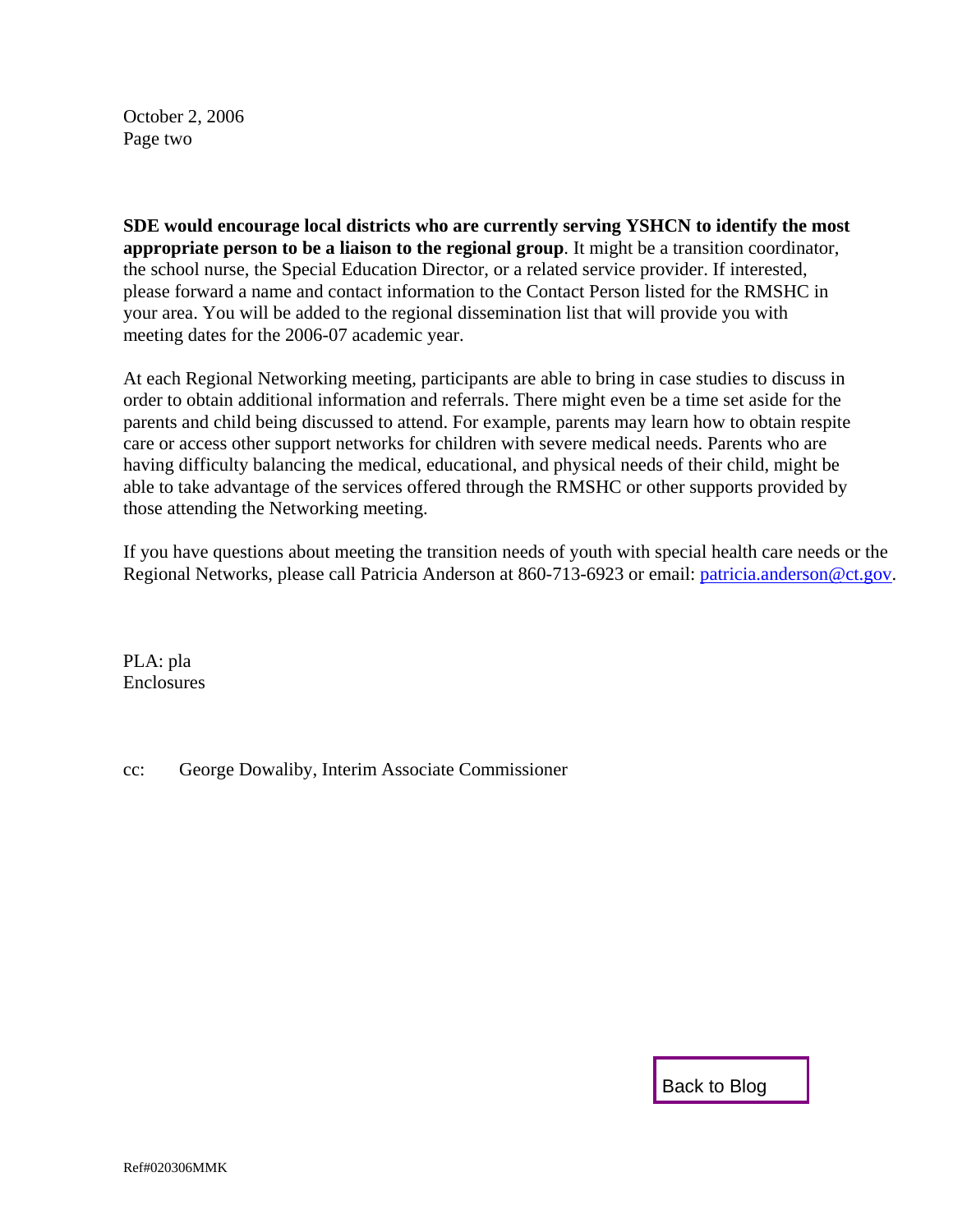# [Attachment 4](#page-6-0) **Regional Medical Home Support Centers**

Care Coordination is the process of arranging and integrating the delivery of health and related services across providers and service systems, over time, for families and their children and youth with special health care needs (CYSHCN). Care coordination is provided by the Department of Public Health (DPH) through five Regional Medical Home Support Centers (RMHSC). Care coordinators support CYSHCN identified by medical homes in the region and develop models of coordination among primary care, specialty, and community providers, and improving transition for young adults with special health care needs.

# **Please contact the RMHSC in your region to be added to an email dissemination list regarding Regional Networking meetings.**

# **Sharman French**  North Central Regional Medical Home Support Center 21 Grant Street Hartford, CT 06106 860-550-7559 [sfrench@thecharteroak.org](mailto:sfrench@thecharteroak.org)

# **Judi Calechman**

South Central Regional Medical Home Support Center 135 College Street, Suite 220 New Haven, CT 06510 203-785-7176 [Judith.calechman@yale.edu](mailto:Judith.calechman@yale.edu)

# **Ann Marie Mackin**

Eastern Regional Medical Home Support Center 44 Hatchetts Hill Road Old Lyme, CT 06371 860-892-7042 extension 378 [amackin@ucfs.org](mailto:amackin@ucfs.org)

# **Mary Ann Austin**

Southwest Regional Medical Home Support Center 26 Palmer's Hill Road Stamford, CT 06902 203-276-5908 [maustin@stamhealth.org](mailto:maustin@stamhealth.org)

# **Renae Vitale**

Northwest Regional Medical Home Support Center 56 Franklin Street Waterbury, CT 06706 203-709-5716 [rvitale@stmh.org](mailto:rvitale@stmh.org)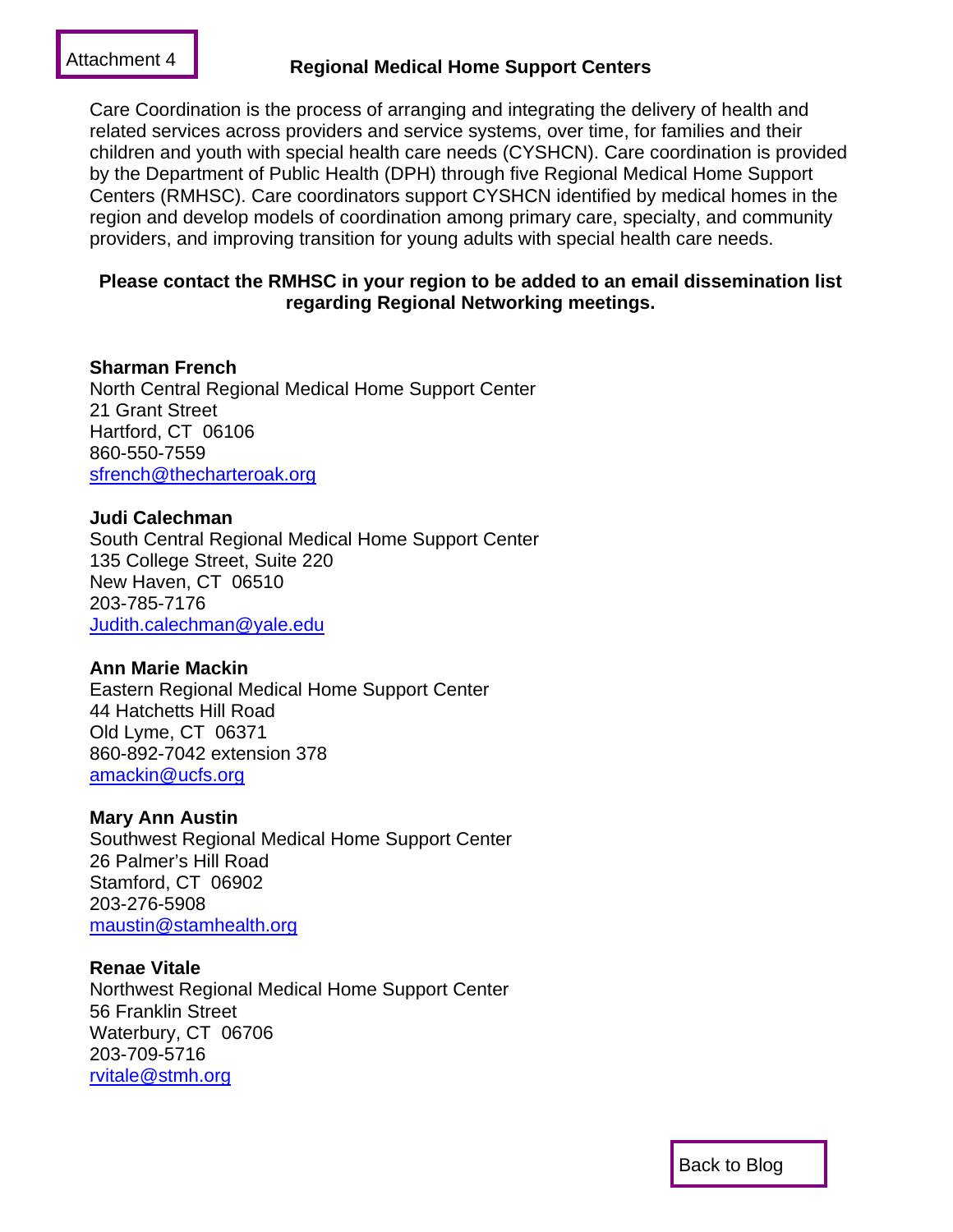

The Connecticut Regional Medical Home Support Center System of Care for Children & Youth with Special Health Care Needs Measuring and Monitoring Community-Based Systems of Care



A**ll states are being asked to create a comprehensive system of care for children with special health care**   $\Lambda$  needs and their families as outlined in the federal 10-year action plan: *All Aboard the 2010 Express*. This plan is the culmination of several parallel activities sponsored by the Division of Services for Children with Special Health Needs (DSCSHN) of the Maternal and Child Health Bureau (MCHB). The plan represents an exciting partnership among public, private, and family sectors at the federal, state, and local levels all working together to create a system of care for children and families. To create this system, six performance outcomes must be achieved. *All Aboard the 2010 Express* delineates recommended policies and practices to be implemented to achieve the **six outcomes:** 

#### **Outcome #1: Families of children with special health care needs will partner in decision making at all levels, and will be satisfied with the services they receive.**

- % of families of CSHCN reporting satisfaction with the quality of: regular source of primary care, obtaining referrals and appointments for needed services, coordination among primary care, specialty care, overall services.
- % of parents of CSHCN who report satisfaction with their level of involvement/input in setting concerns and priorities to make decisions about their child's care plan.
- % of parents of CSHCN who report knowing the steps to take when they are not satisfied with the services their child/family receives.
- # of parents of CSHCN who are supported financially for their involvement in state and local activities.
- # of parents of CSHCN who report that they are effective partners in policymaking at the state and local levels.

#### **Outcome #2: All children with special health care needs will receive coordinated ongoing comprehensive care within a medical home.**

- % of CSHCN with a regular source of primary medical care through a primary care provider.
- % of CSHCN whose regular source of primary medical care communicates in a way that is clear and understandable to the family.
- % of parents whose regular source of primary medical care identifies, discusses, and addresses the comprehensive needs of their child and family.
- % of CSHCN whose regular source of primary medical care coordinates age-appropriate well-child checks, including: vision, hearing, developmental, behavioral/mental health, oral health, newborn screening, immunizations.
- % of parents of CSHCN who receive referrals and assistance from their regular source of primary medical care in accessing needed/desired services.

#### **Outcome #3: All families of children with special health care needs will have adequate private and/or public insurance to pay for the services they need.**

- % of CSHCN with insurance that covers costs of needed services, including: mental health, dental care, ageappropriate well-child checks, durable medical equipment, ancillary services, non-durable medical supplies, care coordination, prescriptions, specialty care, related therapies (e.g., PT, OT, speech/language, audiology), in-home nursing.
- Amount of out-of-pocket costs paid by families of CSHCN, including costs of: mental health, dental care, ageappropriate well-child checks, durable medical equipment, ancillary services, non-durable medical supplies, respite care, transportation, care coordination, prescriptions, specialty care, related therapies (e.g., PT, OT, speech/language, audiology), in-home nursing, home modifications, car/van modifications.
- % of CSHCN who can choose the providers of their choice.
- % of CSHCN whose insurance provides: timely approval for needed care, overall parental satisfaction, clear information about coverage, resources, complaint procedures for providers and parents.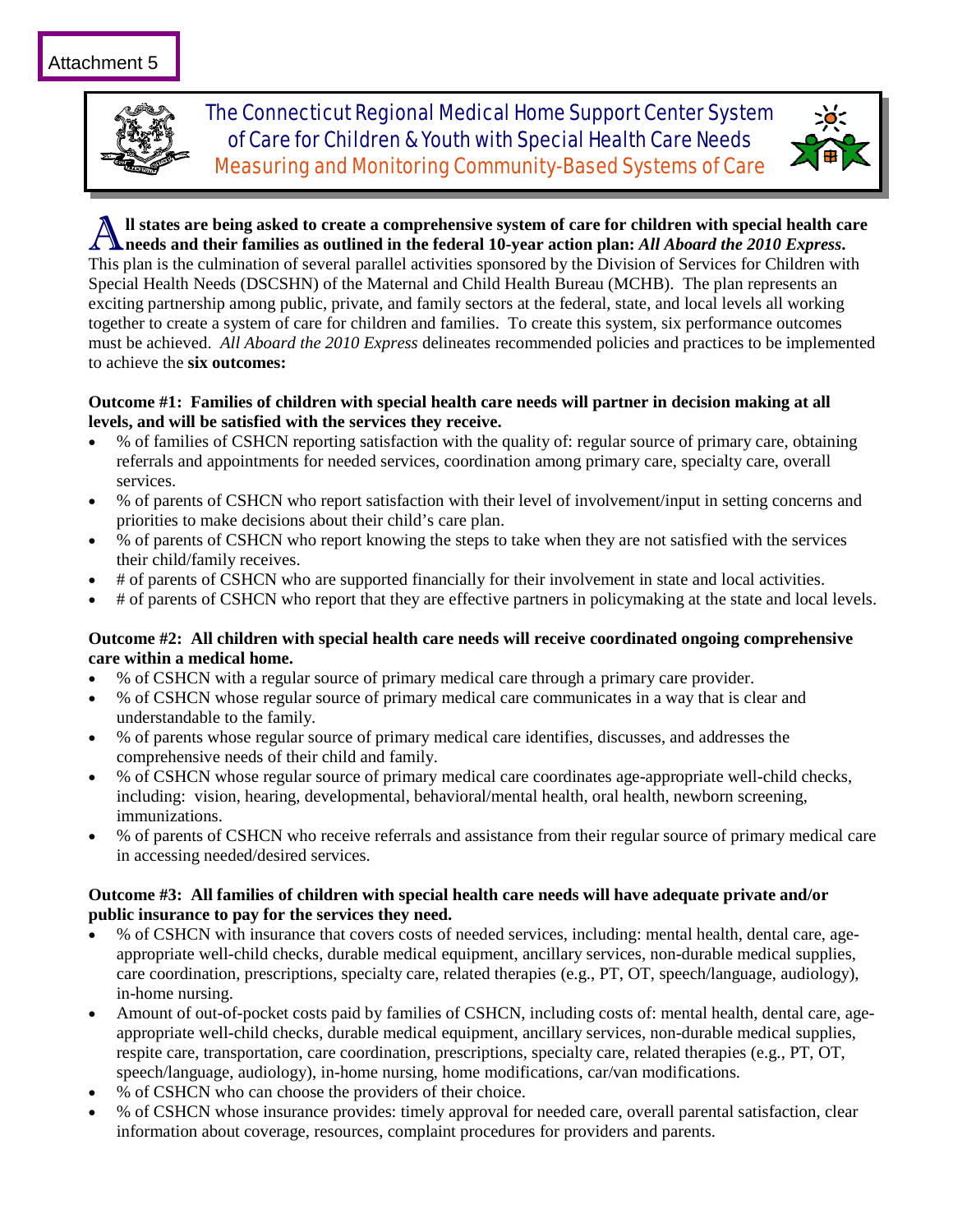<span id="page-14-0"></span>

The Connecticut Regional Medical Home Support Center System of Care for Children & Youth with Special Health Care Needs Measuring and Monitoring Community-Based Systems of Care



#### **Outcome #4: All children will be screened early and continuously for special health care needs.**

- % of infants whose mothers began prenatal screening in the first trimester of pregnancy (e.g., substance abuse, genetics).
- % of infants and families being monitored for special health care needs and developmental delays.
- % of children receiving age-appropriate well-child checks including: vision, hearing, developmental, behavioral, mental health, oral health, metabolic, EPSDT (if implemented in state).
- % of children receiving needed follow-up due to failed screening: vision, hearing, developmental, behavioral, mental health, oral health, metabolic.

#### **Outcome #5: Community-based service systems will be organized so families can use them easily.**

- % of parents of CSHCN who have a coordinated service plan that involves all providers and a lead service coordinator who communicates with the family.
- % of parents of CSHCN who report that they are able to access comprehensive services for their child and family.
- % of parents of CSHCN who have specialty care available in their region of the state.
- The degree to which the state service system has an enrollment/eligibility process that links families of CSHCN and their medical home with a wide variety of public and private services and resources.
- # of private/public partnerships to provide community-based, comprehensive medical services for CSHCN (e.g., data sharing, contracts, MOAs).

#### **Outcome #6: All youth with special health care needs will receive the services necessary to make transitions to all aspects of adult life, including adult health care, work, and independence.**

- % of youth with SHCN who have a transition plan by age 14 that includes input from education, health, vocational rehabilitation, mental health, or other appropriate agencies, which addresses transportation, housing, independent living, and necessary accommodation.
- % of youth with SHCN whose regular source of primary medical care facilitates the transition from pediatric to adult providers.
- % of adult health care providers who are prepared to serve youth with SHCN.
- % of youth who report satisfaction with the information and training they received to make informed decisions about their health care and other services.
- % of youth with SHCN who received desired services and supports by age 21, including: postsecondary education, employment, health insurance, transportation, housing, personal care attendant, SSI, SSA-related work incentives (e.g. PASS, 1619 a & b).







**Keeping Connecticut Healthy**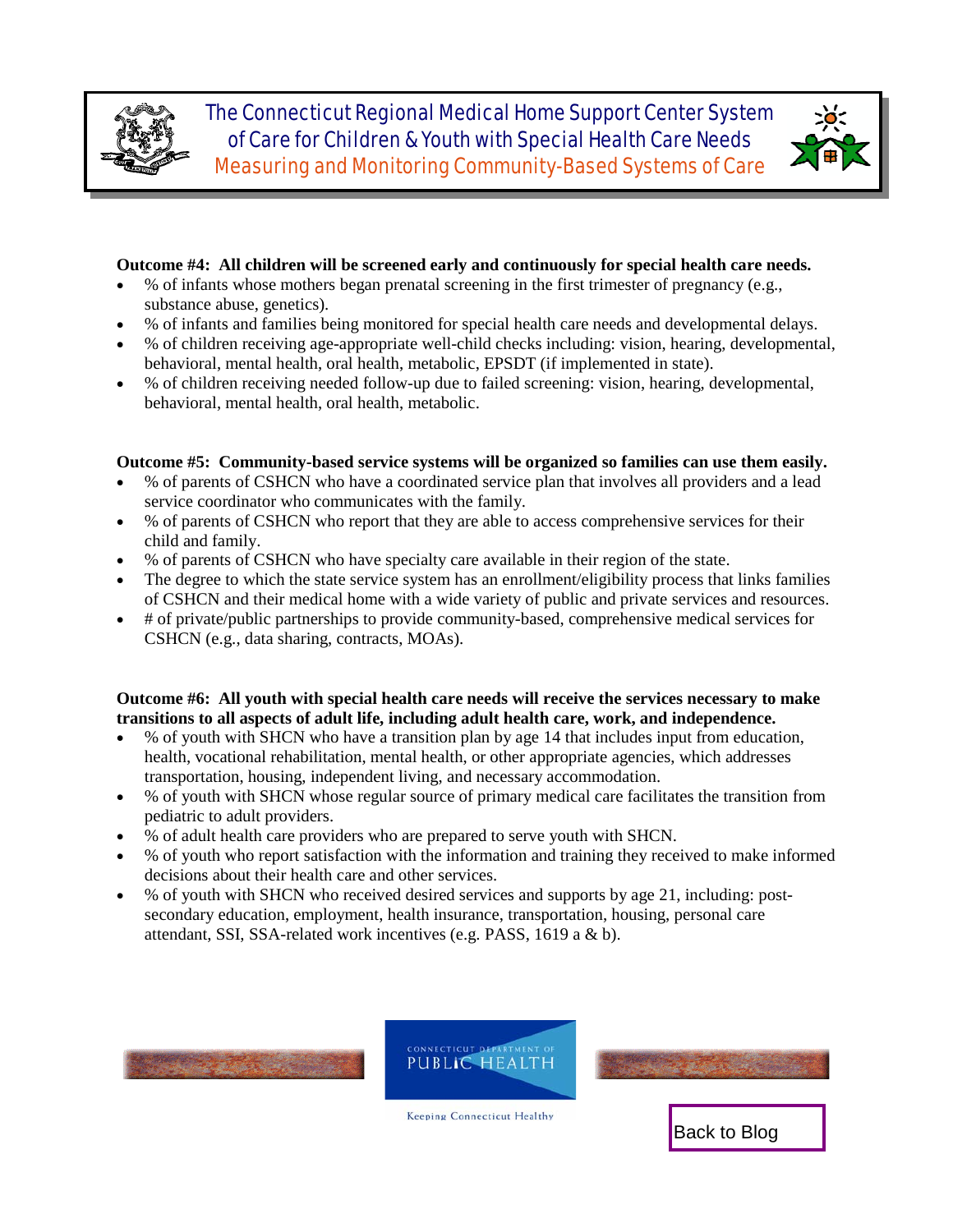# **P.J., et al. v. State of Connecticut, et al.**

# **Current Status**

The PJ Settlement Agreement is beginning year five of this 5 year implementation process. In May 2002 the Connecticut State Department of Education (CSDE) embarked on the implementation of this agreement with the intent of making significant continuous improvement in providing a free appropriate education to students with an intellectual disability in the least restrictive environment as well as in accessing extracurricular activities with their non-disabled peers. Additionally, the CSDE intended to continually reduce the disparate identification by race, ethnicity and gender with this population of students. Over the past four years the state and a number of districts have made continuous improvement on all of the goals of the Settlement Agreement. Yet, there is still work to be done. All districts and the state continue to be accountable to significant improvement toward the goals of the Settlement Agreement. The targets set by the Expert Advisory Panel are provided below as an indicator for improvement.

| Goals                             | 2001 | 2002 | 2003 | 2004 | 2005 | <b>EAP</b><br><b>Target</b>             |
|-----------------------------------|------|------|------|------|------|-----------------------------------------|
| <b>Regular Class</b><br>Placement | 11.1 | 11.5 | 13.5 | 20.1 | 33.7 | 80%                                     |
| Mean<br><b>TWNDP</b>              | 35.4 | 37.5 | 43.7 | 51.9 | 61.8 |                                         |
| Median<br><b>TWNDP</b>            | 31.7 | 34.8 | 42.5 | 52.8 | 66.3 |                                         |
| Home School                       | 71.3 | 71.3 | 75.5 | 77.1 | 82.9 | 90%                                     |
| Extracurricular                   | 20.3 | 20.2 | 25.9 | 33.2 | 41.1 | Same as<br>non-<br>disabled<br>students |

The table above indicates the progress of the state on the Least Restrictive Environment goals of the Settlement Agreement since May 2002. This has been achieved through the leadership of administrators and educational practices of teachers within multiple school districts across the state. Yet, there is still work to be done within specific districts to achieve appropriate placements that approach the targets set by the Expert Advisory Panel. There are 45 districts that have achieved greater than 40% regular class placement and 12 districts that have achieved or exceeded 80%. Prior to May 2002 there were only 13 districts exceeding 40% regular class placement and 6 districts at 80% or more.

#### **Disparate Identification**

The state and the five districts overrepresented by race, ethnicity and gender in 2002 have shown continuous improvement toward reducing this disparity. Due to the concerted attention of districts to the issues which have created the problem, there now remains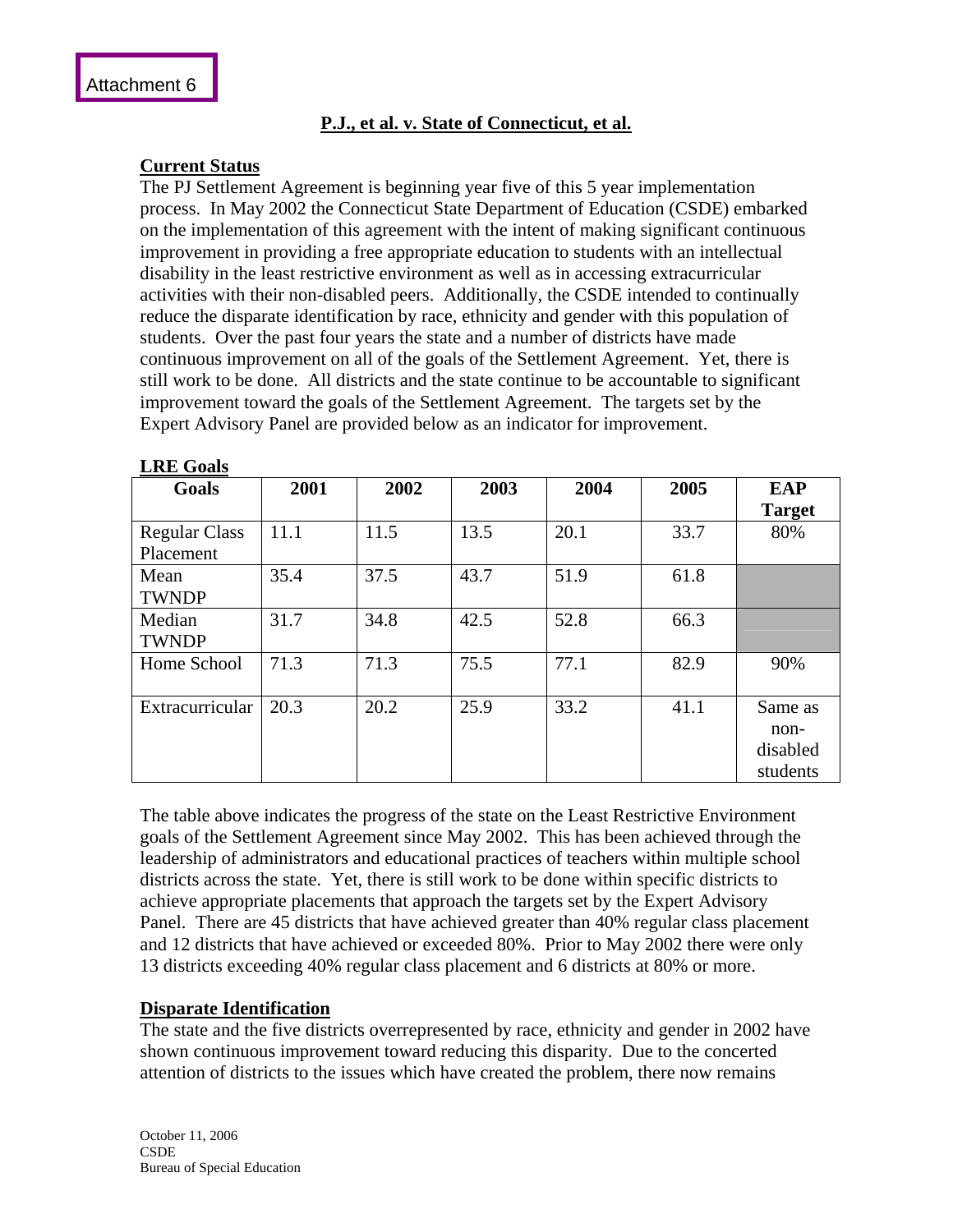only one district that continues with statistically significant disparate identification and this district has shown continuous reduction in overrepresentation since 2002.

# **Monitoring Activities and District Self-Reviews**

The CSDE will be continuing this year to conduct monitoring activities specific to the Settlement Agreement, in addition to the Focused Monitoring occurring statewide for all of special education. Settlement Agreement specific activities will include the Walk-Through visits that began last spring to examine the use of promising practices, participation and progress of students in the general curriculum and the availability of supplementary aids and services to support regular class placements. Additional audits will be conducted on data accuracy and ID identification.

All districts are encouraged to use the Walk-Through protocol for self-examination and professional development. Additionally, districts should be conducting routine data accuracy audits or spot checks to assure the data reported to the CSDE is accurately reflecting student's programs. We have found over time about a 6-25% error rate, when we examine district's December 1 data and compare that to students' IEPs and the students' schedules, although some districts have had extremely higher error rates. Also, the appropriate identification of students with ID requires districts' serious attention. There has been a precipitous reduction in the ID population from .8 incidence rate in 1998 to our current .5 incidence rate in 2005. While many factors are contributing to this appropriately, such as reduction in the inappropriate overrepresentation due to race/ethnicity, the CSDE is cognizant that the national incidence rate is much greater than this, and that this rate has remained historically stable. Districts are asked to analyze the trends in ID incidence over the past several years to identify practices that may be inappropriately contributing to this reduction. Your attention to this is appreciated.

# **Opportunities for Assistance to Support Continuous Improvement**

Throughout 2006-07 the following activities are being offered by the SDE to support districts to continue their improvements toward the targets set by the EAP for the goals of the Settlement Agreement.

- 1. **Revised Guidelines for the Identification of Children with Intellectual Disability**- These are anticipated for the fall 2006 with training available to all districts in the state and those most at risk for disparate identification. Several features of these guidelines includes instructional practices for use in preventing misidentification, non-biased assessment procedures, appropriate tests and use of scores for identification, and differential diagnosis re: multiple disabilities, autism, speech and language and learning disabilities. Look for SERC flyers to sign up.
- 2. **LRE/Inclusion Initiative Trainings** SERC continues to provide a plethora of trainings to address all grade levels for educating students with disabilities in general education classes. Look for the Booklet of trainings to determine those trainings best suited to successfully educate students with an intellectual disability in their home school and in general education classes within your district.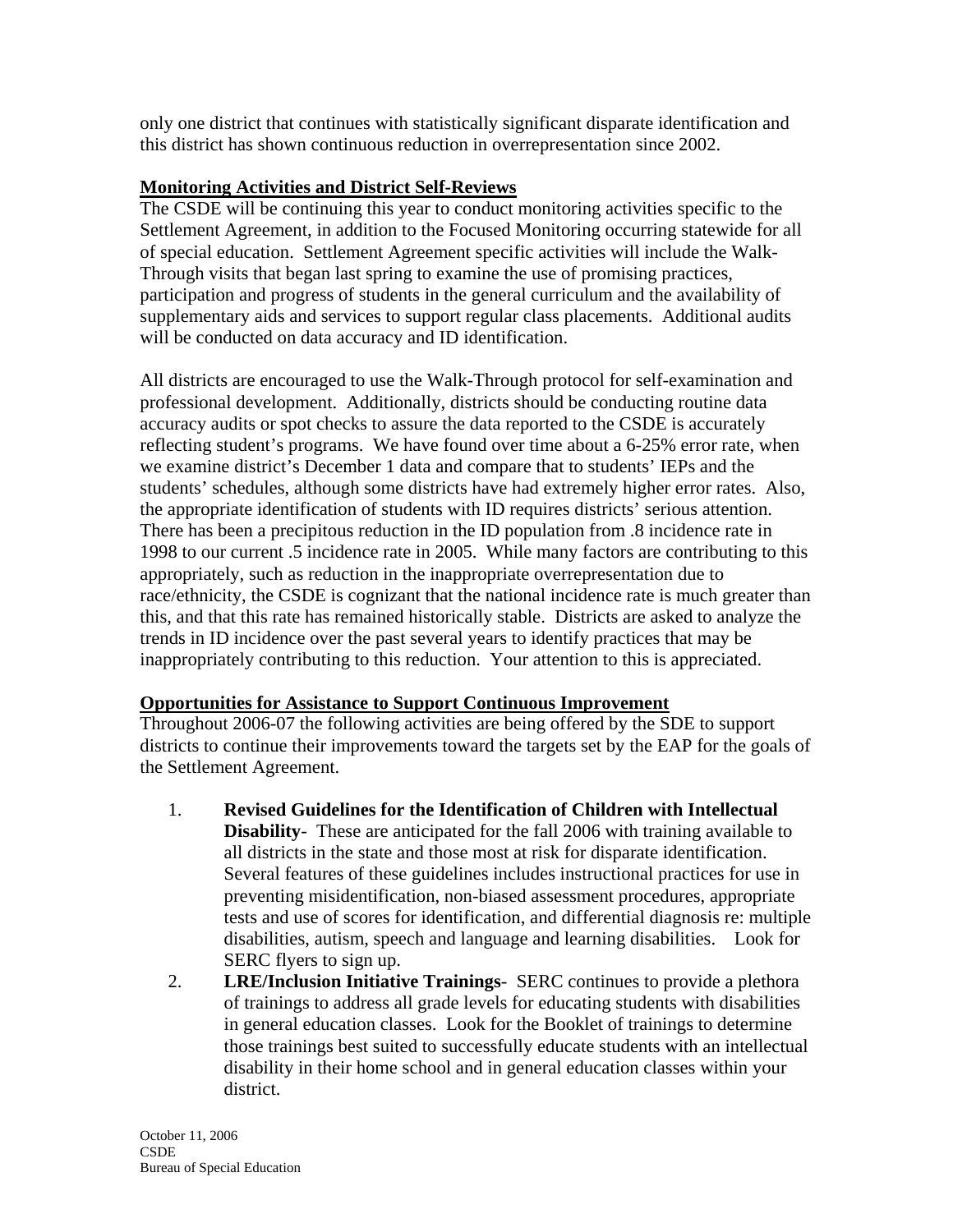- 3. **STEP BY STEP** A comprehensive 3 day training as to how to effectively provide greater general education class access to students with disabilities. This training is very helpful for administrators, department heads as well as teachers. There is something for everyone and for teams.
- 4. **Grants for Extracurricular Activities** contact Ann Malafronte of CAIS for grants being offered to increase extracurricular participation of students with an intellectual disability with their nondisabled peers. She can be contacted at (203) 250-1111.
- 5. **Coaches Academy** This team training is for districts to increase their building's capacity to assist teachers to educate students with significant disabilities in general education classes. It is geared to your district's needs and interests, done in your district through workshop sessions, participant portfolio, demonstration lessons and individual/group mentoring. This competency-based Academy (available for 3 graduate credits) will be offered to 15 districts. Sign up by contacting Dr. Kathy Whitbread at the University Center For Excellence In Developmental Disabilities (UCEDD), University of Connecticut at (860) 679-1565.
- 6. **STAR Team** Parents and districts may access this student specific resource that will assist teams to identify how to effectively meet the needs of the student referred to the project in their grade appropriate general education classroom. Contact Dr. Kathy Whitbread at the UCEDD, University of Connecticut at (860) 679-1565 to make a referral.

# **Expectations for Districts**

Due to the serious focus and attention of many educators in Connecticut, placements in general education classes have increased AND improved educational benefits for children have been realized. One without the other is not acceptable! So, the work and commitment to these ends needs to continue. On-going attention to providing LRE and appropriate identification is necessary to assure the class members of this Settlement Agreement, as well as all other children with disabilities receive their rights protected by law. **Those of you who have taken on this commitment understand the challenges and the rewards. Your efforts and achievements have not gone unnoticed and are greatly appreciated, not only by the CSDE, but more importantly are appreciated by the parents and children whose lives you have positively influenced…, for the rest of their lives.** 

During 2006-07 the SDE is looking to each and every school district to examine their belief systems, their practices and their results to determine how to move closer to and meet the targets set by the Expert Advisory Panel, for class members, as well as for all other children with disabilities. To say it cannot be done responsibly and effectively is not acceptable, and in fact, it is not accurate. There are too many examples of educators throughout Connecticut that have successfully placed increased numbers of students in general education classes with very positive educational benefits to these students.

The CSDE is as serious today as it was in 2002 at the onset of the Settlement Agreement, in its resolve to assure appropriate identification and FAPE in the LRE for these students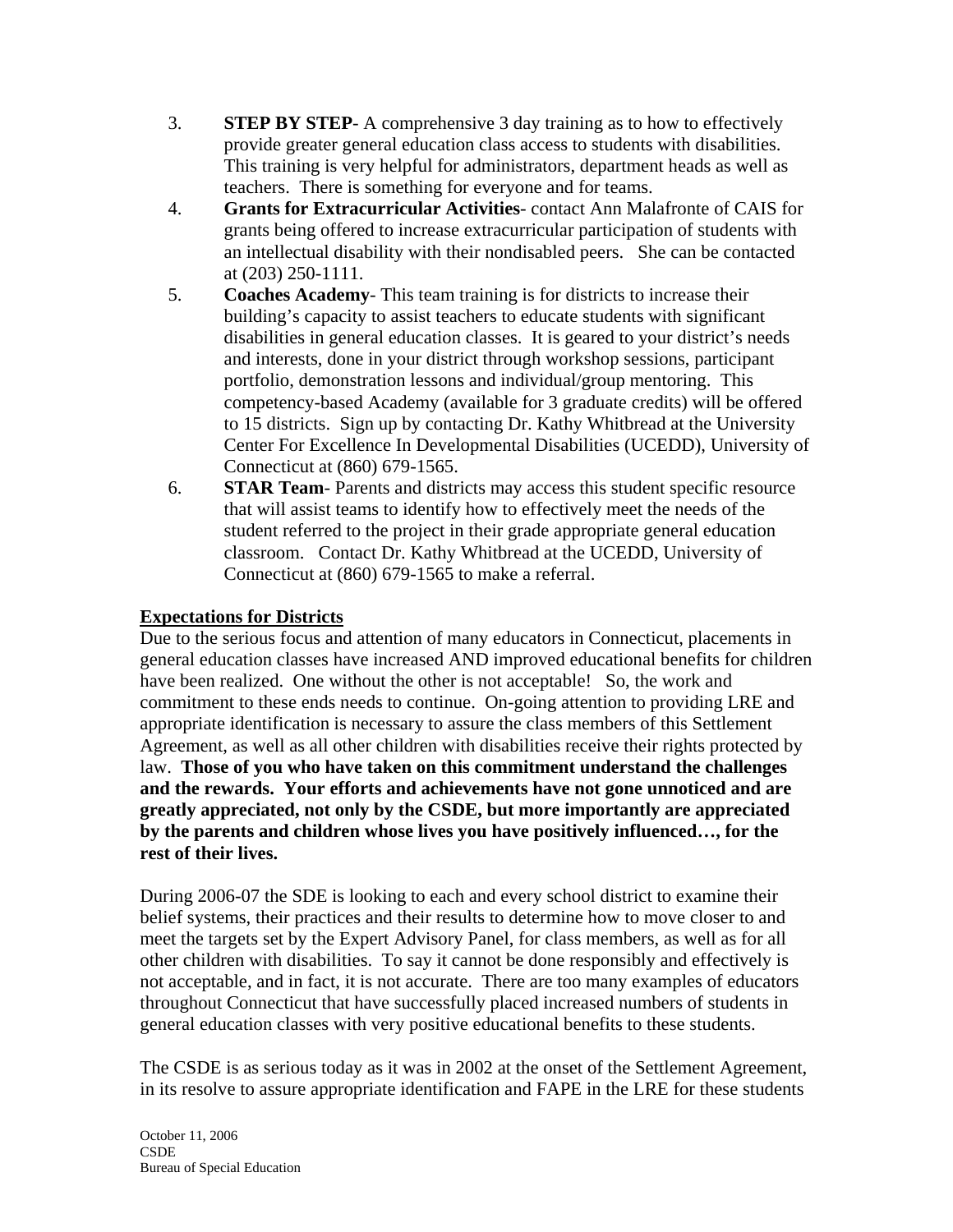<span id="page-18-0"></span>as well as all students with a disability. Therefore, continued vigilance of the CSDE through on-going monitoring, technical assistance and training will be available to districts this year.

**Each district in conjunction with the CSDE is accountable toward meeting the goals of the Settlement Agreement**. If you would like further information or specific assistance from the CSDE, please contact Anne Louise Thompson, (860) 713-6936, [annelouise@ct.gov](mailto:annelouise@ct.gov) or Lynn Toper, (860) 713-6941, [lynn.toper@ct.gov.](mailto:lynn.toper@ct.gov)

[Back to Blog](#page-2-0)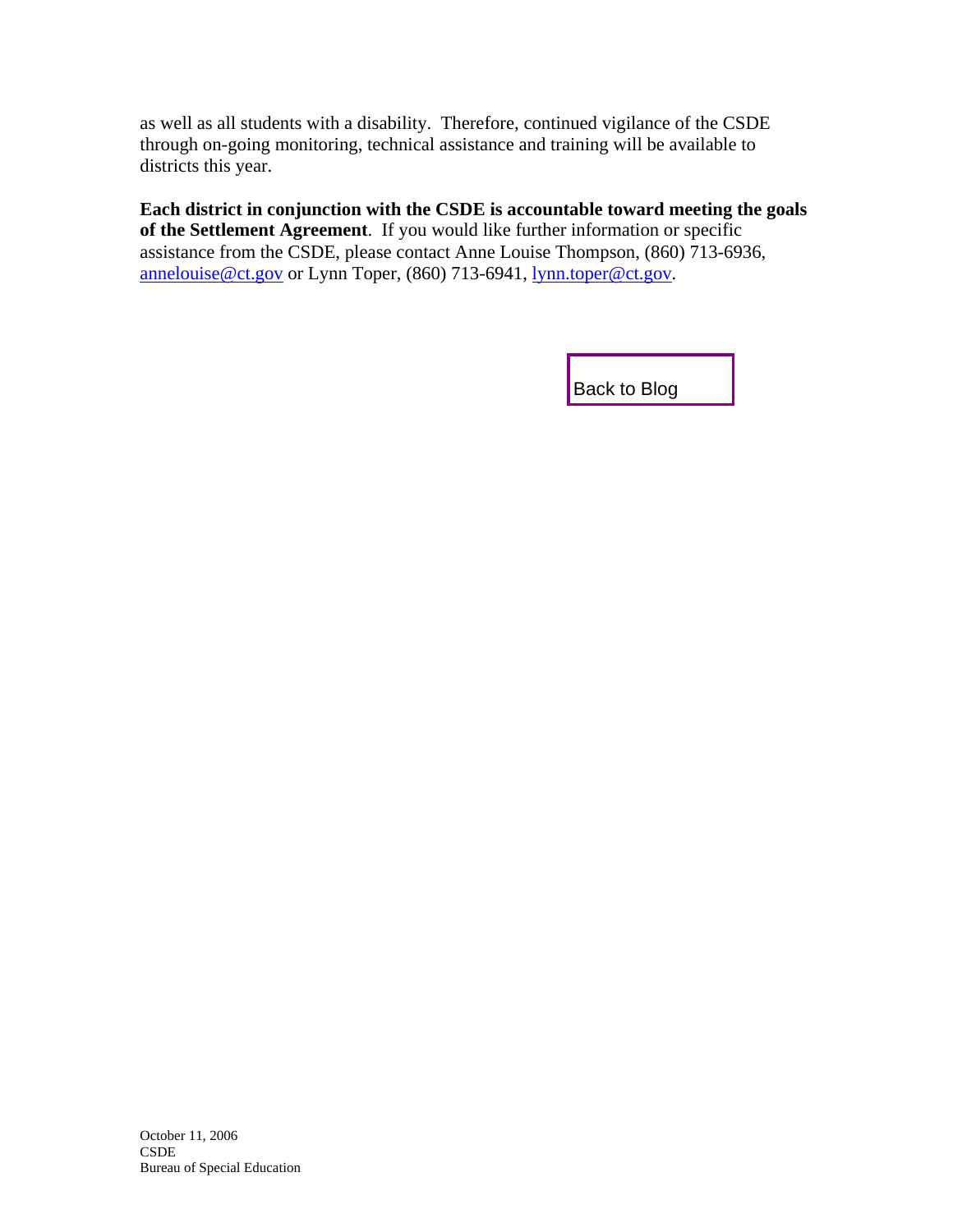

# **December 4 - 8, 2006**  *Celebrating* **National Inclusive Schools Week™**

#### National Inclusive Schools Week 6<sup>th</sup> Annual Celebration!

**National Inclusive Schools Week** celebrates quality education for students with disabilities as well as students from low socioeconomic backgrounds and English language learners. Since it's inception in December of 2001, the week has highlighted activities that enhance awareness, build knowledge and skills, and promote a system-wide culture of inclusive education.

Organized by the Urban Special Education Leadership Collaborative and Education Development Center, Inc., the week also acknowledges the hard work of educators, students, parents, and community members committed to making their schools and community more inclusive.

The **National Inclusive Schools Week** website, [www.inclusiveschools.org,](http://www.inclusiveschools.org) has compiled resources, teacher tips, lesson plans and other ideas recommended by schools throughout the country. The Celebration Kit and other publications available at this site can help you get started in planning activities in your school and community.

# **2006 Theme: Planning for All Students**

This year's theme is *Charting an Inclusive Journey through School, Work, and Life: Successful Transition Planning for All Students.* Over the course of a student's school experience she or he will encounter many transitions – from elementary to middle school, middle school to high school, and high school to post-secondary education or work. These changes can be difficult for any student, but for students with disabilities, English language learners, and those with little community support, these transitions can make the difference between success and failure. Inclusive schools and communities guide students along a personalized and supportive path that can ensure smoother transitions and ultimately a successful and fulfilling life.

# **Join Us! Get Involved!**

SERC and the Connecticut State Department of Education are coordinating various events throughout **National Inclusive Schools Week**, including the *9th Annual Conference on Educating Students with Disabilities in General Education Classrooms – Expanding Horizons: A Marketplace of Ideas 2006, (see page 8),* a pre-conference session entitled, *Positive Behavior Support: A Systems Approach to Effective Schoolwide Management (see page 9),* and other professional development opportunities, such as *Making a Difference Through Co-Teaching* (see page 39). Connecticut school districts and community agencies will have an opportunity to share the progress they have made in promoting and using inclusive practices to support all students. Please view the following page and the SERC website [www.ctserc.org for](http://www.ctserc.org) information on how you can participate, as well as for updates of the week's activities as they are planned throughout the fall.

### **Characteristics of Inclusive Schools**

Inclusive schools:

- make sure each and every student feels welcome and is learning;
- embrace the understanding that every student is unique and, therefore, learns differently;
- understand that **all** children including students with disabilities, English language learners, and those with special talents — learn better if teaching is tailored to their abilities and interests;
- collaborate with families:
- hold high expectations for student success; and
- keep improving.

Source: National Institute for Urban School Improvement



Continued on next page.

Information compiled with permission from the **National Inclusive Schools Week** website: [www.inclusiveschools.org.](http://www.inclusiveschools.org)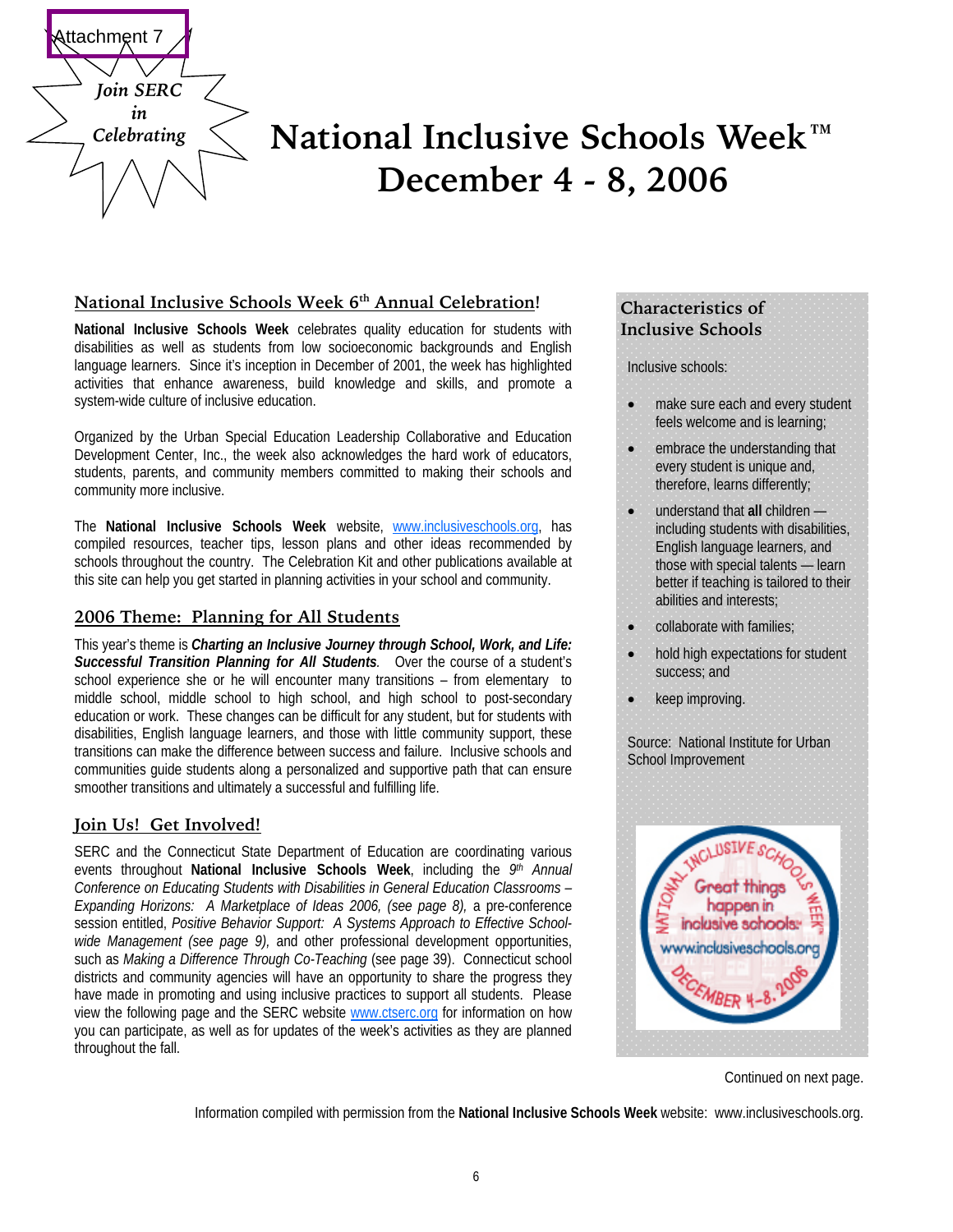# <span id="page-20-0"></span>**National Inclusive Schools Week™ December 4 - 8, 2006**

# **(Continued)**

# **You Are Invited!**

SERC is currently looking to schools and families in Connecticut to share activities, lessons, and ideas that they have incorporated into their school year, as well as special events conducted during past Inclusive Schools Weeks and/or plans for this December. We would like to share materials and ideas that focus on issues related to diversity, disabilities, and inclusion at all grade levels and in the community.

Please use the application to describe a promising practice so that it may be shared with others through a poster session at the December 7, 2006 *Expanding Horizons* conference. Posters will also be displayed at various SERC activities throughout the week.

Information submitted should be grouped according to three categories:

- **Activities That Promote Awareness** This information serves to promote the benefits of inclusive education. Awareness is the first step to promoting positive change and the foundation on which to build knowledge, skills, and practices for responsible inclusion.
- **Activities That Build Knowledge and Skills** This category moves beyond awareness to increasing the knowledge and skills of students, educators, family, and community members so that inclusive practices will become integrated into the framework of the school and community.
- **Activities That Influence the System**  Activities in this category reflect the importance of using knowledge and skills gained to bring about systemic change. By changing the policies, procedures and culture of our communities, it is more likely that positive advances in inclusive education will become institutionalized.

For additional information and/or questions, please contact Cathy Wagner, Consultant, at 860-632-1485, ext. 346 or [wagner@ctserc.org.](mailto:wagner@ctserc.org)

Return the application to Cathy Wagner, SERC, 25 Industrial Park Road, Middletown, CT 06457 no later than **November 1, 2006.** You will be contacted prior to the conference regarding your participation.

|                                     | 28                                                                                                                                                                                                                                 |  |
|-------------------------------------|------------------------------------------------------------------------------------------------------------------------------------------------------------------------------------------------------------------------------------|--|
|                                     | <b>Expanding Horizons Poster Session Proposal Application</b>                                                                                                                                                                      |  |
| Lead Presenter Contact Information: |                                                                                                                                                                                                                                    |  |
|                                     |                                                                                                                                                                                                                                    |  |
|                                     | District/Agency/Organization <b>Contract the Contract of Contract of Contract of Contract of Contract of Contract of</b>                                                                                                           |  |
|                                     | Address and the contract of the contract of the contract of the contract of the contract of the contract of the contract of the contract of the contract of the contract of the contract of the contract of the contract of th     |  |
|                                     |                                                                                                                                                                                                                                    |  |
|                                     | Session Title: <u>Discussion of</u> the set of the set of the set of the set of the set of the set of the set of the set of the set of the set of the set of the set of the set of the set of the set of the set of the set of the |  |
|                                     | Brief overview of the activity/event to be shared: <b>And the activity of the control of the state of the activity</b>                                                                                                             |  |
|                                     |                                                                                                                                                                                                                                    |  |
|                                     |                                                                                                                                                                                                                                    |  |
|                                     |                                                                                                                                                                                                                                    |  |
|                                     |                                                                                                                                                                                                                                    |  |
|                                     |                                                                                                                                                                                                                                    |  |
|                                     | Materials and/or resources needed: New York State and State and State and State and State and State and State and                                                                                                                  |  |
|                                     |                                                                                                                                                                                                                                    |  |
|                                     |                                                                                                                                                                                                                                    |  |
|                                     | Specific grade level, content area, and/or intended audience (if applicable): example and and the specific specific specific specific specific specific specific specific specific specific specific specific specific specifi     |  |
|                                     |                                                                                                                                                                                                                                    |  |
|                                     |                                                                                                                                                                                                                                    |  |
|                                     |                                                                                                                                                                                                                                    |  |